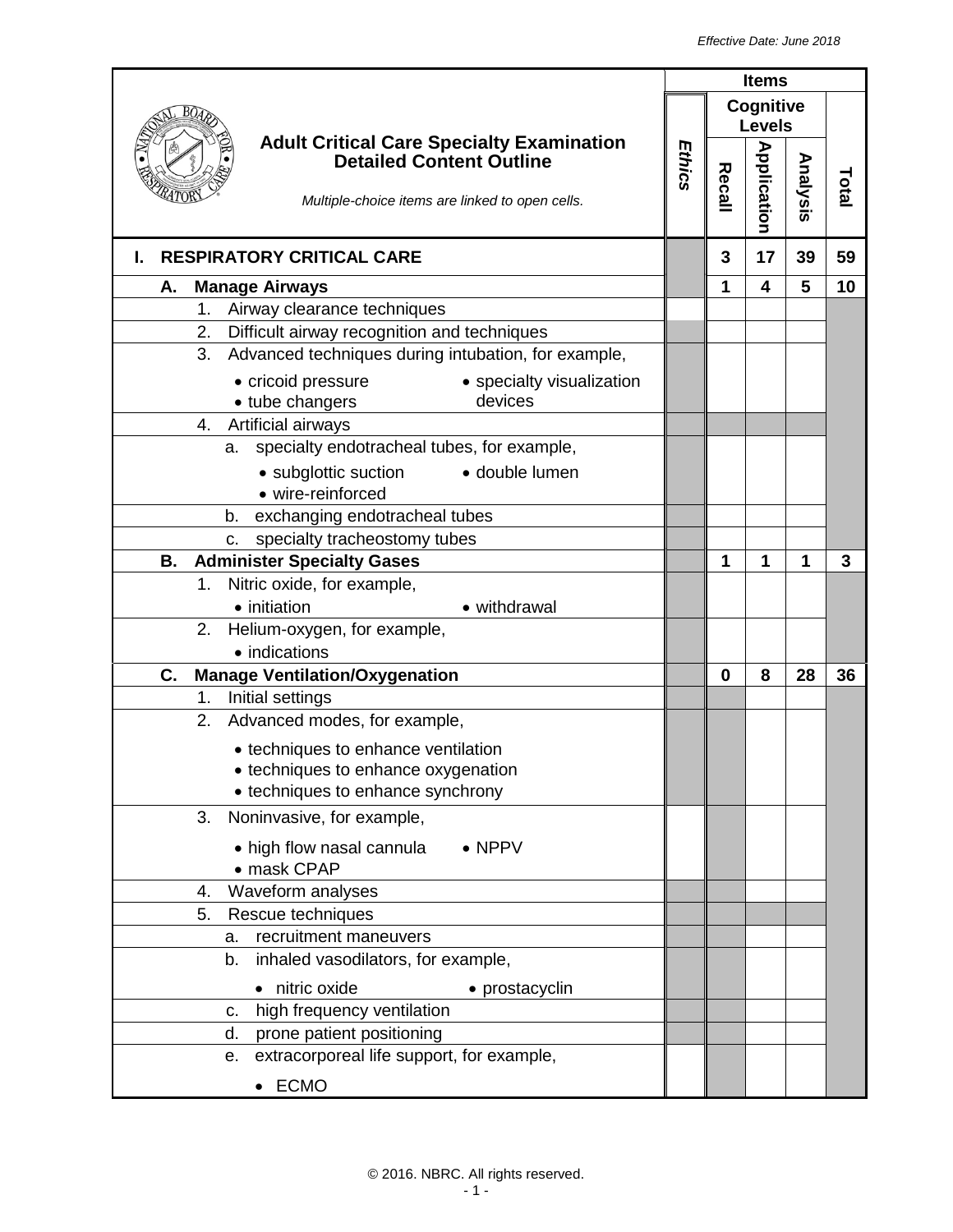| Cognitive<br><b>Levels</b><br><b>Adult Critical Care Specialty Examination</b><br><b>Application</b><br>Ethics<br><b>Detailed Content Outline</b><br>Analysis<br>Recall<br>Total<br>Multiple-choice items are linked to open cells.<br>6.<br><b>Strategies</b><br>liberation (weaning) from mechanical ventilation<br>a.<br>prevention of lung injury from mechanical ventilation<br>b.<br>management of ARDS<br>C.<br>treatment of patients with traumatic injuries, for<br>d.<br>example,<br>head<br>• abdomen<br>cervical spine<br>• long bone fractures<br>• burn/inhalation<br>chest<br>e. exercise and rehabilitation while receiving ventilatory<br>support<br>f. PEEP management, for example,<br>mild hypoxemia • severe hypoxemia<br>$\bullet$<br>7. Differential / independent lung ventilation, for example,<br>indications<br>• techniques<br>Intrahospital transport of unstable and high-risk patients<br>8.<br>Optimizing patient-ventilator interaction<br>9.<br><b>Deliver Pharmacologic Agents</b><br>5<br>D.<br>1<br>10<br>4<br>Aerosolized agents other than bronchodilators, for<br>1.<br>example,<br>• vasodilators<br>• antimicrobials<br>Airway instillations other than for ACLS, for example,<br>2.<br>• cold saline<br>• epinephrine<br>· lidocaine<br>• topical thrombin<br>Optimization of aerosol delivery, for example,<br>3.<br>• during mechanical<br>• high flow nasal<br>ventilation<br>cannula<br>$\bullet$ NPPV<br><b>GENERAL CRITICAL CARE</b><br>31<br>54<br>91<br>6<br>Ш.<br>31<br><b>Assess Patient Status and Changes in Status</b><br>$\mathbf 0$<br>$\overline{7}$<br>24<br>Α.<br>Difficult airway issues, for example,<br>$1_{\cdot}$<br>• protection<br>• patency<br>• Mallampati classification<br>• thyromental distance<br>Chest imaging, for example,<br>2.<br>• radiograph<br>· ultrasound<br>$\bullet$ CT<br>• ventilation/perfusion |                   | <b>Items</b> |  |  |  |  |
|-------------------------------------------------------------------------------------------------------------------------------------------------------------------------------------------------------------------------------------------------------------------------------------------------------------------------------------------------------------------------------------------------------------------------------------------------------------------------------------------------------------------------------------------------------------------------------------------------------------------------------------------------------------------------------------------------------------------------------------------------------------------------------------------------------------------------------------------------------------------------------------------------------------------------------------------------------------------------------------------------------------------------------------------------------------------------------------------------------------------------------------------------------------------------------------------------------------------------------------------------------------------------------------------------------------------------------------------------------------------------------------------------------------------------------------------------------------------------------------------------------------------------------------------------------------------------------------------------------------------------------------------------------------------------------------------------------------------------------------------------------------------------------------------------------------------------------------------------------------------------------------------|-------------------|--------------|--|--|--|--|
|                                                                                                                                                                                                                                                                                                                                                                                                                                                                                                                                                                                                                                                                                                                                                                                                                                                                                                                                                                                                                                                                                                                                                                                                                                                                                                                                                                                                                                                                                                                                                                                                                                                                                                                                                                                                                                                                                           |                   |              |  |  |  |  |
|                                                                                                                                                                                                                                                                                                                                                                                                                                                                                                                                                                                                                                                                                                                                                                                                                                                                                                                                                                                                                                                                                                                                                                                                                                                                                                                                                                                                                                                                                                                                                                                                                                                                                                                                                                                                                                                                                           |                   |              |  |  |  |  |
|                                                                                                                                                                                                                                                                                                                                                                                                                                                                                                                                                                                                                                                                                                                                                                                                                                                                                                                                                                                                                                                                                                                                                                                                                                                                                                                                                                                                                                                                                                                                                                                                                                                                                                                                                                                                                                                                                           |                   |              |  |  |  |  |
|                                                                                                                                                                                                                                                                                                                                                                                                                                                                                                                                                                                                                                                                                                                                                                                                                                                                                                                                                                                                                                                                                                                                                                                                                                                                                                                                                                                                                                                                                                                                                                                                                                                                                                                                                                                                                                                                                           |                   |              |  |  |  |  |
|                                                                                                                                                                                                                                                                                                                                                                                                                                                                                                                                                                                                                                                                                                                                                                                                                                                                                                                                                                                                                                                                                                                                                                                                                                                                                                                                                                                                                                                                                                                                                                                                                                                                                                                                                                                                                                                                                           |                   |              |  |  |  |  |
|                                                                                                                                                                                                                                                                                                                                                                                                                                                                                                                                                                                                                                                                                                                                                                                                                                                                                                                                                                                                                                                                                                                                                                                                                                                                                                                                                                                                                                                                                                                                                                                                                                                                                                                                                                                                                                                                                           |                   |              |  |  |  |  |
|                                                                                                                                                                                                                                                                                                                                                                                                                                                                                                                                                                                                                                                                                                                                                                                                                                                                                                                                                                                                                                                                                                                                                                                                                                                                                                                                                                                                                                                                                                                                                                                                                                                                                                                                                                                                                                                                                           |                   |              |  |  |  |  |
|                                                                                                                                                                                                                                                                                                                                                                                                                                                                                                                                                                                                                                                                                                                                                                                                                                                                                                                                                                                                                                                                                                                                                                                                                                                                                                                                                                                                                                                                                                                                                                                                                                                                                                                                                                                                                                                                                           |                   |              |  |  |  |  |
|                                                                                                                                                                                                                                                                                                                                                                                                                                                                                                                                                                                                                                                                                                                                                                                                                                                                                                                                                                                                                                                                                                                                                                                                                                                                                                                                                                                                                                                                                                                                                                                                                                                                                                                                                                                                                                                                                           |                   |              |  |  |  |  |
|                                                                                                                                                                                                                                                                                                                                                                                                                                                                                                                                                                                                                                                                                                                                                                                                                                                                                                                                                                                                                                                                                                                                                                                                                                                                                                                                                                                                                                                                                                                                                                                                                                                                                                                                                                                                                                                                                           |                   |              |  |  |  |  |
|                                                                                                                                                                                                                                                                                                                                                                                                                                                                                                                                                                                                                                                                                                                                                                                                                                                                                                                                                                                                                                                                                                                                                                                                                                                                                                                                                                                                                                                                                                                                                                                                                                                                                                                                                                                                                                                                                           |                   |              |  |  |  |  |
|                                                                                                                                                                                                                                                                                                                                                                                                                                                                                                                                                                                                                                                                                                                                                                                                                                                                                                                                                                                                                                                                                                                                                                                                                                                                                                                                                                                                                                                                                                                                                                                                                                                                                                                                                                                                                                                                                           |                   |              |  |  |  |  |
|                                                                                                                                                                                                                                                                                                                                                                                                                                                                                                                                                                                                                                                                                                                                                                                                                                                                                                                                                                                                                                                                                                                                                                                                                                                                                                                                                                                                                                                                                                                                                                                                                                                                                                                                                                                                                                                                                           |                   |              |  |  |  |  |
|                                                                                                                                                                                                                                                                                                                                                                                                                                                                                                                                                                                                                                                                                                                                                                                                                                                                                                                                                                                                                                                                                                                                                                                                                                                                                                                                                                                                                                                                                                                                                                                                                                                                                                                                                                                                                                                                                           |                   |              |  |  |  |  |
|                                                                                                                                                                                                                                                                                                                                                                                                                                                                                                                                                                                                                                                                                                                                                                                                                                                                                                                                                                                                                                                                                                                                                                                                                                                                                                                                                                                                                                                                                                                                                                                                                                                                                                                                                                                                                                                                                           |                   |              |  |  |  |  |
|                                                                                                                                                                                                                                                                                                                                                                                                                                                                                                                                                                                                                                                                                                                                                                                                                                                                                                                                                                                                                                                                                                                                                                                                                                                                                                                                                                                                                                                                                                                                                                                                                                                                                                                                                                                                                                                                                           |                   |              |  |  |  |  |
|                                                                                                                                                                                                                                                                                                                                                                                                                                                                                                                                                                                                                                                                                                                                                                                                                                                                                                                                                                                                                                                                                                                                                                                                                                                                                                                                                                                                                                                                                                                                                                                                                                                                                                                                                                                                                                                                                           |                   |              |  |  |  |  |
|                                                                                                                                                                                                                                                                                                                                                                                                                                                                                                                                                                                                                                                                                                                                                                                                                                                                                                                                                                                                                                                                                                                                                                                                                                                                                                                                                                                                                                                                                                                                                                                                                                                                                                                                                                                                                                                                                           |                   |              |  |  |  |  |
|                                                                                                                                                                                                                                                                                                                                                                                                                                                                                                                                                                                                                                                                                                                                                                                                                                                                                                                                                                                                                                                                                                                                                                                                                                                                                                                                                                                                                                                                                                                                                                                                                                                                                                                                                                                                                                                                                           |                   |              |  |  |  |  |
|                                                                                                                                                                                                                                                                                                                                                                                                                                                                                                                                                                                                                                                                                                                                                                                                                                                                                                                                                                                                                                                                                                                                                                                                                                                                                                                                                                                                                                                                                                                                                                                                                                                                                                                                                                                                                                                                                           |                   |              |  |  |  |  |
|                                                                                                                                                                                                                                                                                                                                                                                                                                                                                                                                                                                                                                                                                                                                                                                                                                                                                                                                                                                                                                                                                                                                                                                                                                                                                                                                                                                                                                                                                                                                                                                                                                                                                                                                                                                                                                                                                           |                   |              |  |  |  |  |
|                                                                                                                                                                                                                                                                                                                                                                                                                                                                                                                                                                                                                                                                                                                                                                                                                                                                                                                                                                                                                                                                                                                                                                                                                                                                                                                                                                                                                                                                                                                                                                                                                                                                                                                                                                                                                                                                                           |                   |              |  |  |  |  |
|                                                                                                                                                                                                                                                                                                                                                                                                                                                                                                                                                                                                                                                                                                                                                                                                                                                                                                                                                                                                                                                                                                                                                                                                                                                                                                                                                                                                                                                                                                                                                                                                                                                                                                                                                                                                                                                                                           |                   |              |  |  |  |  |
|                                                                                                                                                                                                                                                                                                                                                                                                                                                                                                                                                                                                                                                                                                                                                                                                                                                                                                                                                                                                                                                                                                                                                                                                                                                                                                                                                                                                                                                                                                                                                                                                                                                                                                                                                                                                                                                                                           |                   |              |  |  |  |  |
|                                                                                                                                                                                                                                                                                                                                                                                                                                                                                                                                                                                                                                                                                                                                                                                                                                                                                                                                                                                                                                                                                                                                                                                                                                                                                                                                                                                                                                                                                                                                                                                                                                                                                                                                                                                                                                                                                           |                   |              |  |  |  |  |
|                                                                                                                                                                                                                                                                                                                                                                                                                                                                                                                                                                                                                                                                                                                                                                                                                                                                                                                                                                                                                                                                                                                                                                                                                                                                                                                                                                                                                                                                                                                                                                                                                                                                                                                                                                                                                                                                                           |                   |              |  |  |  |  |
|                                                                                                                                                                                                                                                                                                                                                                                                                                                                                                                                                                                                                                                                                                                                                                                                                                                                                                                                                                                                                                                                                                                                                                                                                                                                                                                                                                                                                                                                                                                                                                                                                                                                                                                                                                                                                                                                                           |                   |              |  |  |  |  |
|                                                                                                                                                                                                                                                                                                                                                                                                                                                                                                                                                                                                                                                                                                                                                                                                                                                                                                                                                                                                                                                                                                                                                                                                                                                                                                                                                                                                                                                                                                                                                                                                                                                                                                                                                                                                                                                                                           |                   |              |  |  |  |  |
|                                                                                                                                                                                                                                                                                                                                                                                                                                                                                                                                                                                                                                                                                                                                                                                                                                                                                                                                                                                                                                                                                                                                                                                                                                                                                                                                                                                                                                                                                                                                                                                                                                                                                                                                                                                                                                                                                           |                   |              |  |  |  |  |
|                                                                                                                                                                                                                                                                                                                                                                                                                                                                                                                                                                                                                                                                                                                                                                                                                                                                                                                                                                                                                                                                                                                                                                                                                                                                                                                                                                                                                                                                                                                                                                                                                                                                                                                                                                                                                                                                                           |                   |              |  |  |  |  |
|                                                                                                                                                                                                                                                                                                                                                                                                                                                                                                                                                                                                                                                                                                                                                                                                                                                                                                                                                                                                                                                                                                                                                                                                                                                                                                                                                                                                                                                                                                                                                                                                                                                                                                                                                                                                                                                                                           |                   |              |  |  |  |  |
| scan                                                                                                                                                                                                                                                                                                                                                                                                                                                                                                                                                                                                                                                                                                                                                                                                                                                                                                                                                                                                                                                                                                                                                                                                                                                                                                                                                                                                                                                                                                                                                                                                                                                                                                                                                                                                                                                                                      | • echocardiograph |              |  |  |  |  |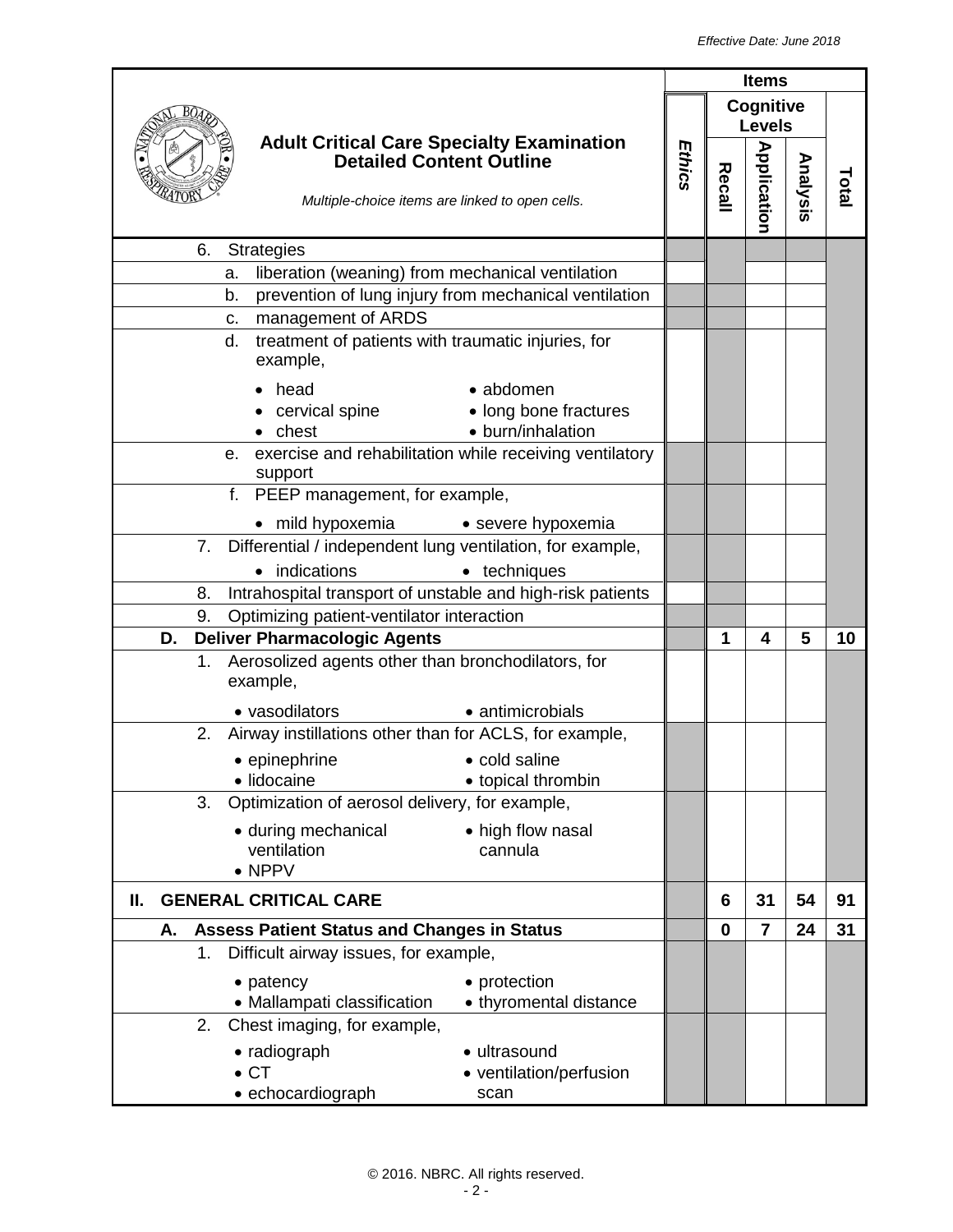|                                                                                                                                                                                                                                                                                                            |                                                                                                                                           |                                                            | <b>Items</b> |        |                            |          |       |
|------------------------------------------------------------------------------------------------------------------------------------------------------------------------------------------------------------------------------------------------------------------------------------------------------------|-------------------------------------------------------------------------------------------------------------------------------------------|------------------------------------------------------------|--------------|--------|----------------------------|----------|-------|
|                                                                                                                                                                                                                                                                                                            |                                                                                                                                           |                                                            |              |        | Cognitive<br><b>Levels</b> |          |       |
|                                                                                                                                                                                                                                                                                                            | <b>Adult Critical Care Specialty Examination</b><br><b>Detailed Content Outline</b><br>Multiple-choice items are linked to open cells.    |                                                            |              | Recall | Application                | Analysis | Total |
| 3.                                                                                                                                                                                                                                                                                                         | Indices of respiratory physiology and mechanics, for<br>example,                                                                          |                                                            |              |        |                            |          |       |
|                                                                                                                                                                                                                                                                                                            | • oxygenation<br>• ventilation<br>• capnography                                                                                           | • capnometry<br>• work of breathing                        |              |        |                            |          |       |
| 4.                                                                                                                                                                                                                                                                                                         | Neurologic, for example,<br>$\bullet$ EEG<br>• level of consciousness<br>• respiratory function<br>• brain death criteria                 | • neuromuscular function<br>• seizures<br>• stroke         |              |        |                            |          |       |
|                                                                                                                                                                                                                                                                                                            | 5. Cardiovascular, for example,<br>• physical assessment<br>• coronary artery disease<br>· diagnostic testing<br>• pulmonary hypertension | • dysrhythmias<br>• systemic hypertension<br>$\bullet$ CHF |              |        |                            |          |       |
| 6.                                                                                                                                                                                                                                                                                                         | Hemodynamics, for example,<br>• preload<br>• afterload<br>• contractility                                                                 | • rate control<br>• cardiac output<br>• oxygen delivery    |              |        |                            |          |       |
| 7.                                                                                                                                                                                                                                                                                                         | Differentiation among types of shock, for example,<br>• anaphylactic<br>• cardiogenic<br>• septic                                         | • hypovolemic<br>• neurogenic                              |              |        |                            |          |       |
| Recognition of respiratory failure mechanisms<br>୪.<br><b>ARDS</b><br>a.<br>aspiration<br>b.<br>atelectasis<br>c.<br>drug-induced<br>d.<br>hypoventilation syndromes<br>е.<br>f.<br>neuromuscular<br>obstructive lung disease<br>g.<br>pneumonia<br>h.<br>post-surgical<br>i.<br>pulmonary contusion<br>İ. |                                                                                                                                           |                                                            |              |        |                            |          |       |
| k.<br>I.<br>m.<br>n.                                                                                                                                                                                                                                                                                       | pulmonary edema, for example,<br>• cardiogenic<br>pulmonary embolism<br>restrictive lung disease<br>sleep apnea                           | • noncardiogenic                                           |              |        |                            |          |       |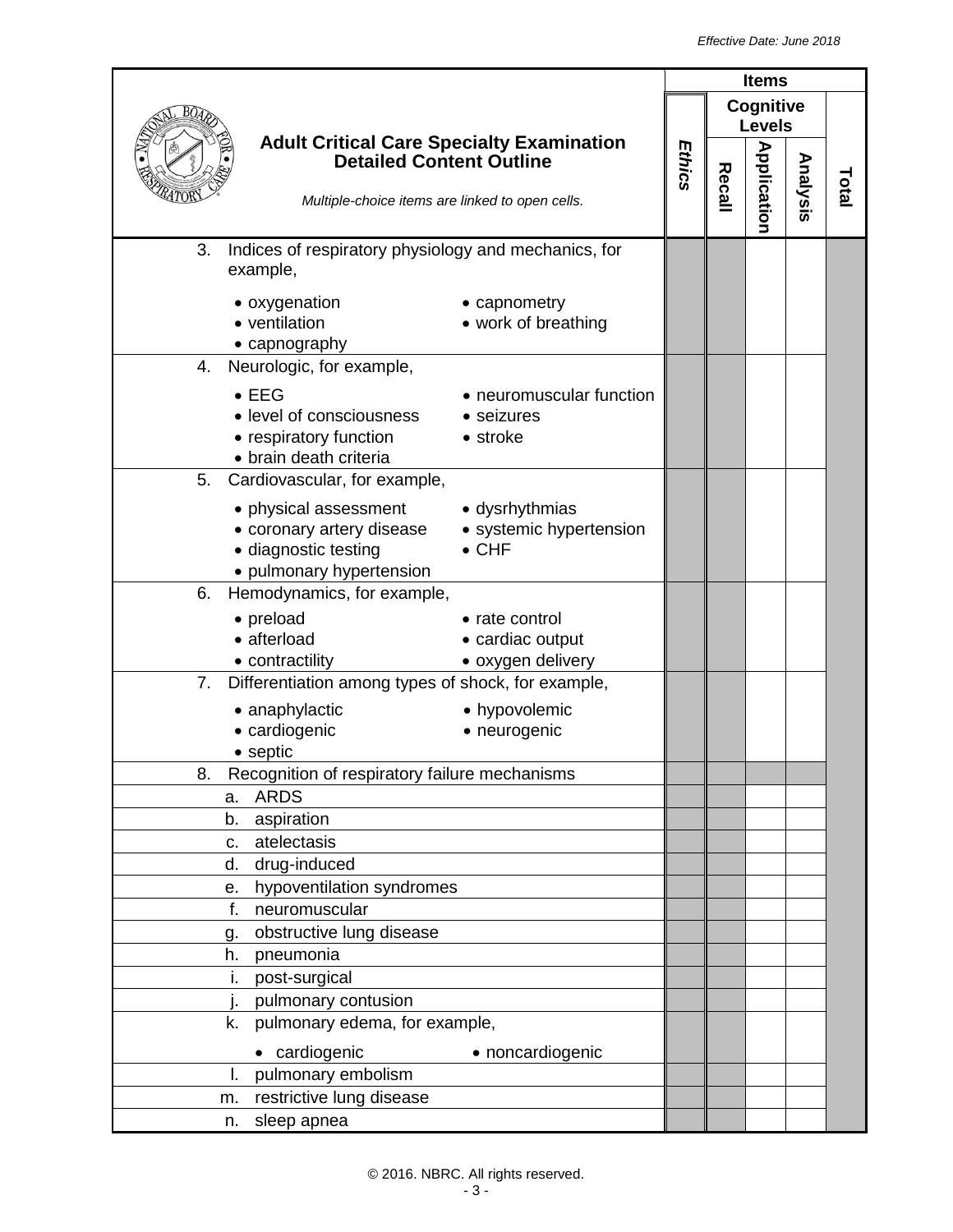|                                                          |                                                                                                                                        | <b>Items</b> |        |                            |          |      |
|----------------------------------------------------------|----------------------------------------------------------------------------------------------------------------------------------------|--------------|--------|----------------------------|----------|------|
|                                                          |                                                                                                                                        |              |        | Cognitive<br><b>Levels</b> |          |      |
|                                                          | <b>Adult Critical Care Specialty Examination</b><br><b>Detailed Content Outline</b><br>Multiple-choice items are linked to open cells. | Ethics       | Recall | <b>Application</b>         | Analysis | Tota |
| transfusion-related lung injury<br>0.                    |                                                                                                                                        |              |        |                            |          |      |
| upper airway obstruction<br>p.                           |                                                                                                                                        |              |        |                            |          |      |
| Renal function, for example,<br>9.                       |                                                                                                                                        |              |        |                            |          |      |
| • fluid status<br>• acute kidney injury                  | • acid-base balance<br>• urine output                                                                                                  |              |        |                            |          |      |
| 10.<br>Metabolic, for example,                           |                                                                                                                                        |              |        |                            |          |      |
| • respiratory quotient<br>· acid-base balance            | • nutrition/feeding<br>• endocrine disorders                                                                                           |              |        |                            |          |      |
| 11.<br>Gastrointestinal, for example,                    |                                                                                                                                        |              |        |                            |          |      |
| • abdominal compartment<br>syndrome<br>• ileus           | • feeding tube placement<br>• GI bleeding /<br>endoscopy                                                                               |              |        |                            |          |      |
| Coagulation, for example,<br>12.                         |                                                                                                                                        |              |        |                            |          |      |
| $\bullet$ indices                                        | • risk for deep vein                                                                                                                   |              |        |                            |          |      |
| • platelet count                                         | thrombosis                                                                                                                             |              |        |                            |          |      |
| 13.<br>Musculoskeletal, for example,                     |                                                                                                                                        |              |        |                            |          |      |
| • spinal cord injury                                     | • ICU myopathy                                                                                                                         |              |        |                            |          |      |
| • rhabdomyolysis                                         | • muscle atrophy                                                                                                                       |              |        |                            |          |      |
| Therapeutic hypothermia, for example,<br>14.             |                                                                                                                                        |              |        |                            |          |      |
| • targeted temperature                                   | • indications and                                                                                                                      |              |        |                            |          |      |
| management                                               | contraindications                                                                                                                      |              |        |                            |          |      |
| • methods                                                | • complications                                                                                                                        |              |        |                            |          |      |
| <b>Anticipate Care Based on Laboratory Results</b><br>В. |                                                                                                                                        |              | 1      | $\overline{2}$             | 5        | 8    |
| Albumin<br>1 <sub>1</sub>                                |                                                                                                                                        |              |        |                            |          |      |
| CBC, for example,<br>2.                                  |                                                                                                                                        |              |        |                            |          |      |
|                                                          | • transfusion trigger • transfusion refusal                                                                                            |              |        |                            |          |      |
| Cardiac markers, for example,<br>3.                      |                                                                                                                                        |              |        |                            |          |      |
| • troponin                                               | $\bullet$ BNP                                                                                                                          |              |        |                            |          |      |
| Non-cardiac biomarkers, for example,<br>4.               |                                                                                                                                        |              |        |                            |          |      |
| · d-dimer                                                | • procalcitonin                                                                                                                        |              |        |                            |          |      |
| • lactate                                                |                                                                                                                                        |              |        |                            |          |      |
| 5.                                                       | Electrolytes, magnesium, calcium, and phosphate                                                                                        |              |        |                            |          |      |
| 6.                                                       | Acid-base status, anion gap, ketones, and lactate level                                                                                |              |        |                            |          |      |
| Coagulation studies, for example,<br>7.                  |                                                                                                                                        |              |        |                            |          |      |
| • platelets                                              | $\bullet$ PT                                                                                                                           |              |        |                            |          |      |
| $\bullet$ PTT                                            | $\bullet$ INR                                                                                                                          |              |        |                            |          |      |
| Culture and sensitivities, for example,<br>8.            |                                                                                                                                        |              |        |                            |          |      |
| · blood                                                  | • sputum                                                                                                                               |              |        |                            |          |      |
| • stool                                                  | • urine                                                                                                                                |              |        |                            |          |      |

## © 2016. NBRC. All rights reserved.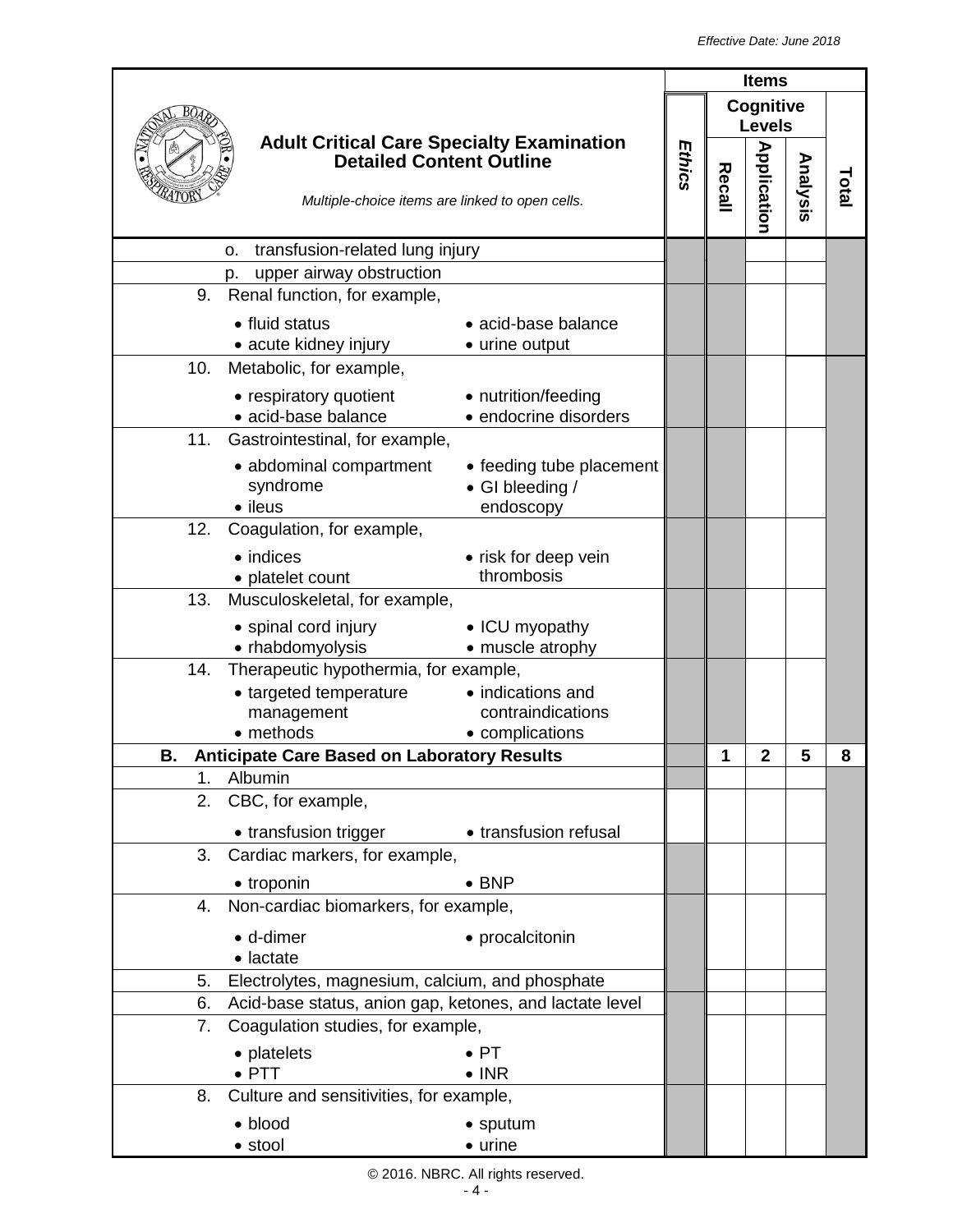|     |                                                                                                                                        |                                | <b>Items</b> |   |                            |                |       |
|-----|----------------------------------------------------------------------------------------------------------------------------------------|--------------------------------|--------------|---|----------------------------|----------------|-------|
|     |                                                                                                                                        |                                | Ethics       |   | Cognitive<br><b>Levels</b> |                |       |
|     | <b>Adult Critical Care Specialty Examination</b><br><b>Detailed Content Outline</b><br>Multiple-choice items are linked to open cells. |                                |              |   |                            | Analysis       | Total |
| 9.  | Sputum Gram stain                                                                                                                      |                                |              |   |                            |                |       |
| 10. | Hemoximetry (CO-oximetry), for example,                                                                                                |                                |              |   |                            |                |       |
|     | • carboxyhemoglobin                                                                                                                    | • methemoglobin                |              |   |                            |                |       |
| 11. | Endocrine assessment, for example,                                                                                                     |                                |              |   |                            |                |       |
|     | • cortisol                                                                                                                             | • thyroid function             |              |   |                            |                |       |
|     | • glucose                                                                                                                              |                                |              |   |                            |                |       |
| 12. | <b>BUN</b> and creatinine                                                                                                              |                                |              |   |                            |                |       |
| 13. | Liver function, for example,                                                                                                           |                                |              |   |                            |                |       |
|     | • bilirubin                                                                                                                            | $\bullet$ AST                  |              |   |                            |                |       |
|     | • ammonia<br>Fluid analyses, for example,                                                                                              | $\bullet$ ALT                  |              |   |                            |                |       |
| 14. |                                                                                                                                        | $\bullet$ CSF                  |              |   |                            |                |       |
|     | • pleural<br>$\bullet$ urine                                                                                                           | • peritoneal                   |              |   |                            |                |       |
| C.  | Anticipate Care Based on Imaging and/or Reports of                                                                                     |                                |              |   |                            |                |       |
|     | Imaging                                                                                                                                |                                |              | 1 | $\mathbf{2}$               | 5              | 8     |
|     | 1. Plain radiographs, for example,                                                                                                     |                                |              |   |                            |                |       |
|     | $\bullet$ chest<br>$\bullet$ spine                                                                                                     | • abdominal                    |              |   |                            |                |       |
| 2.  | CT, for example,                                                                                                                       |                                |              |   |                            |                |       |
|     | $\bullet$ brain<br>• chest                                                                                                             | • abdomen                      |              |   |                            |                |       |
| 3.  | <b>MRI</b>                                                                                                                             |                                |              |   |                            |                |       |
| 4.  | Ultrasound, for example,                                                                                                               |                                |              |   |                            |                |       |
|     | $\bullet$ lung                                                                                                                         | • vascular                     |              |   |                            |                |       |
|     | • pleural<br>· abdominal                                                                                                               | • echocardiography             |              |   |                            |                |       |
| 5.  | Nuclear scans, for example,                                                                                                            |                                |              |   |                            |                |       |
|     | • ventilation/perfusion                                                                                                                | • cerebral blood flow          |              |   |                            |                |       |
| 6.  | Angiography, for example,                                                                                                              |                                |              |   |                            |                |       |
|     | • pulmonary                                                                                                                            | • gastrointestinal             |              |   |                            |                |       |
|     | • coronary<br>• bronchial                                                                                                              | • cerebral                     |              |   |                            |                |       |
| D.  | <b>Anticipate Effects of Pharmacologic Agents</b>                                                                                      |                                |              | 1 | 4                          | $\overline{7}$ | 12    |
| 1.  | Sedatives / hypnotics, for example,                                                                                                    |                                |              |   |                            |                |       |
|     | • continuous or intermittent<br>· dexmedetomidine                                                                                      | • propofol<br>• benzodiazepine |              |   |                            |                |       |
| 2.  | Analgesia, for example,                                                                                                                |                                |              |   |                            |                |       |
|     | • continuous or intermittent<br>• regional or systemic                                                                                 | • opioids<br>• ketamine        |              |   |                            |                |       |

© 2016. NBRC. All rights reserved.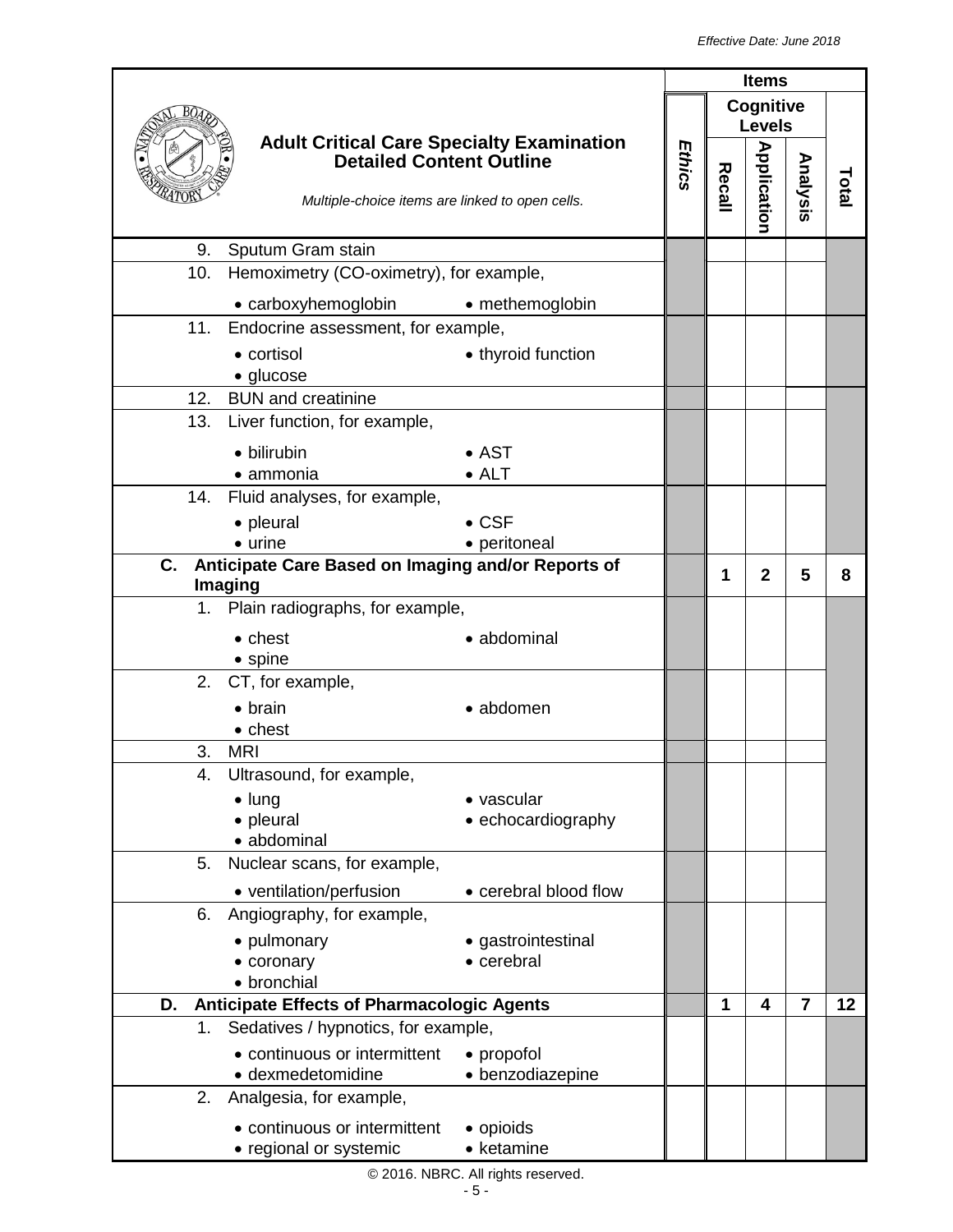|     |                                                                                                                                        |                                    |  |   | <b>Items</b>               |                |       |
|-----|----------------------------------------------------------------------------------------------------------------------------------------|------------------------------------|--|---|----------------------------|----------------|-------|
|     |                                                                                                                                        |                                    |  |   | Cognitive<br><b>Levels</b> |                |       |
|     | <b>Adult Critical Care Specialty Examination</b><br><b>Detailed Content Outline</b><br>Multiple-choice items are linked to open cells. |                                    |  |   | <b>Application</b>         | Analysis       | Total |
| 3.  | Neuromuscular blocking agents, for example,                                                                                            |                                    |  |   |                            |                |       |
|     | • vecuronium                                                                                                                           | • succinylcholine                  |  |   |                            |                |       |
|     | • cisatracurium                                                                                                                        | • rocuronium                       |  |   |                            |                |       |
| 4.  | Reversal agents, for example,                                                                                                          |                                    |  |   |                            |                |       |
|     | • naloxone                                                                                                                             | • neostigmine                      |  |   |                            |                |       |
|     | • flumazenil                                                                                                                           | · edrophonium                      |  |   |                            |                |       |
|     | • sugammadex                                                                                                                           |                                    |  |   |                            |                |       |
| 5.  | Vasoactive and inotropic agents                                                                                                        |                                    |  |   |                            |                |       |
| 6.  | Drugs that may induce methemoglobinemia, for<br>example,                                                                               |                                    |  |   |                            |                |       |
|     | · lidocaine                                                                                                                            | • nitroprusside                    |  |   |                            |                |       |
|     | · dapsone                                                                                                                              | · benzocaine                       |  |   |                            |                |       |
|     | · nitric oxide                                                                                                                         |                                    |  |   |                            |                |       |
| 7.  | Prophylaxis for                                                                                                                        |                                    |  |   |                            |                |       |
|     | deep vein thrombosis<br>a.                                                                                                             |                                    |  |   |                            |                |       |
|     | stress ulcers<br>b.                                                                                                                    |                                    |  |   |                            |                |       |
|     | delirium<br>C.                                                                                                                         |                                    |  |   |                            |                |       |
| 8.  | <b>Diuretics</b>                                                                                                                       |                                    |  |   |                            |                |       |
| 9.  | Drug interactions                                                                                                                      |                                    |  |   |                            |                |       |
| 10. | Influence of co-morbid conditions on drug metabolism<br>and excretion, for example,                                                    |                                    |  |   |                            |                |       |
|     | • renal failure                                                                                                                        | • hepatic failure                  |  |   |                            |                |       |
| Ε.  | <b>Anticipate Care Based on Nutritional Status</b>                                                                                     |                                    |  | 1 | 1                          | $\overline{2}$ | 4     |
|     | 1. Complications of malnutrition, for example,                                                                                         |                                    |  |   |                            |                |       |
|     | • protein wasting<br>• hypoglycemia                                                                                                    | • respiratory muscle<br>catabolism |  |   |                            |                |       |
| 2.  | Complications of nutritional support, for example,                                                                                     |                                    |  |   |                            |                |       |
|     | • aspiration                                                                                                                           | • malplacement of                  |  |   |                            |                |       |
|     | • central line infection                                                                                                               | feeding tube                       |  |   |                            |                |       |
|     | • refeeding syndrome                                                                                                                   |                                    |  |   |                            |                |       |
| 3.  | Route of feeding, for example,                                                                                                         |                                    |  |   |                            |                |       |
|     | • enteral                                                                                                                              | • parenteral                       |  |   |                            |                |       |
| 4.  | Morbid obesity                                                                                                                         |                                    |  |   |                            |                |       |
| 5.  | Metabolic study, for example,                                                                                                          |                                    |  |   |                            |                |       |
|     | • caloric requirements                                                                                                                 | • exhaled gas analysis             |  |   |                            |                |       |
| F.  | <b>Prevent Ventilator-Associated Events</b>                                                                                            |                                    |  | 1 | $\overline{\mathbf{4}}$    | 1              | 6     |
| 1.  | Oral care                                                                                                                              |                                    |  |   |                            |                |       |
| 2.  | Bed position                                                                                                                           |                                    |  |   |                            |                |       |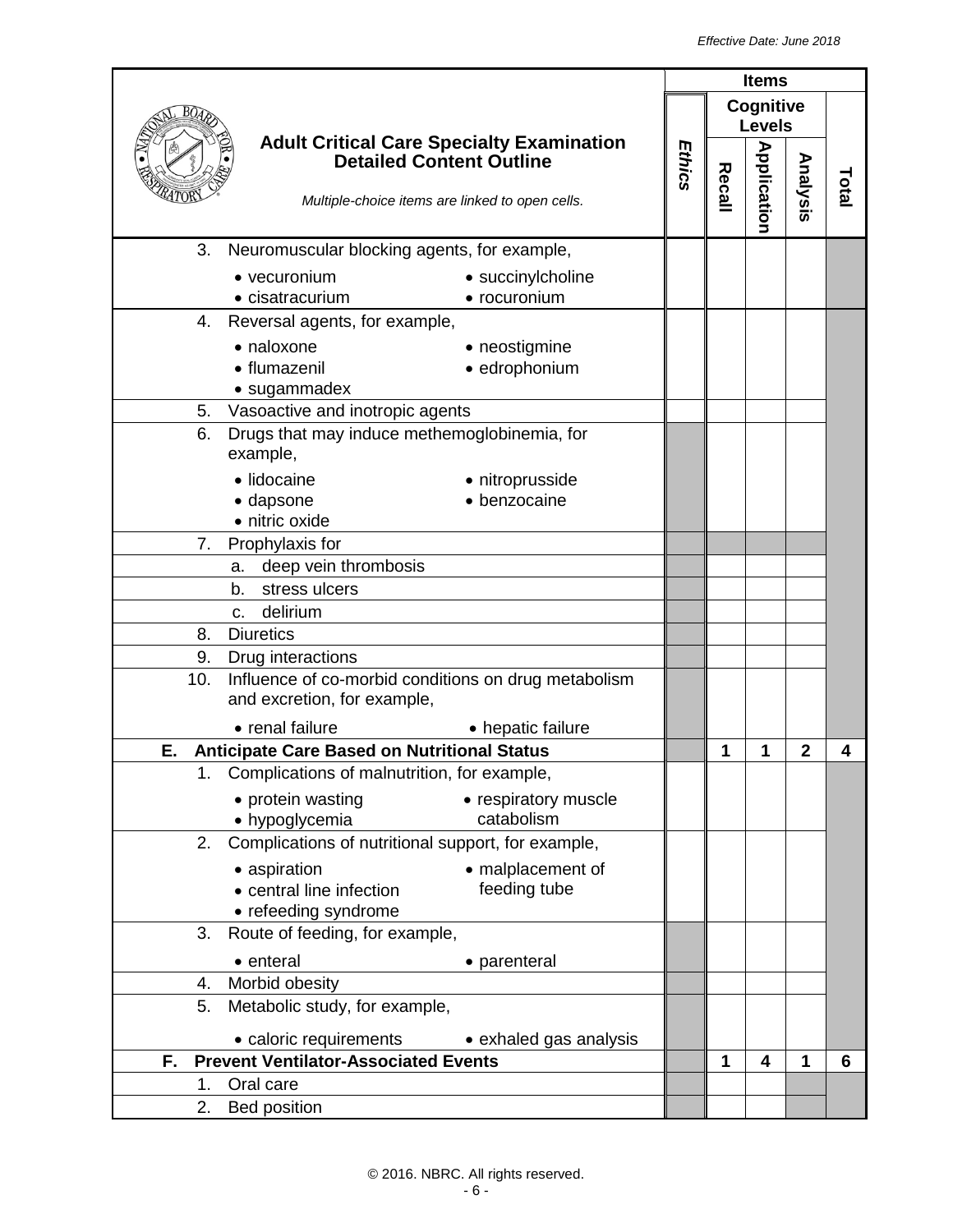|    |                                                                                                                                        | <b>Items</b> |              |                            |                |      |
|----|----------------------------------------------------------------------------------------------------------------------------------------|--------------|--------------|----------------------------|----------------|------|
|    |                                                                                                                                        |              |              | Cognitive<br><b>Levels</b> |                |      |
|    | <b>Adult Critical Care Specialty Examination</b><br><b>Detailed Content Outline</b><br>Multiple-choice items are linked to open cells. | Ethics       | Recall       | <b>Application</b>         | Analysis       | Tota |
|    | 3.<br>Minimizing intubation time, for example,                                                                                         |              |              |                            |                |      |
|    | $\bullet$ NPPV<br>• aggressive weaning<br>protocols                                                                                    |              |              |                            |                |      |
|    | Ventilator circuit care, for example,<br>4.                                                                                            |              |              |                            |                |      |
|    | • minimizing disruption • closed suction<br>• optimal position<br>• heated wire/HME                                                    |              |              |                            |                |      |
|    | Using specialty airways, for example,<br>5.                                                                                            |              |              |                            |                |      |
|    | • polyurethane cuff<br>• subglottic suction<br>endotracheal tube                                                                       |              |              |                            |                |      |
|    | Assessment of endotracheal / tracheostomy cuff<br>6.<br>integrity and pressure                                                         |              |              |                            |                |      |
|    | Recognize and Manage Patients with Infections and/or<br>G.<br>$\mathbf{3}$<br>3<br>0<br><b>Sepsis</b>                                  |              |              |                            | 6              |      |
|    | Recognition of clinical and laboratory signs consistent<br>1.<br>with infections and severe sepsis, for example,                       |              |              |                            |                |      |
|    | $\bullet$ CBC<br>• catheter-associated<br>• culture data                                                                               |              |              |                            |                |      |
|    | Management of patients with infections and sepsis, for<br>2.<br>example,                                                               |              |              |                            |                |      |
|    | • catheter-associated<br>• pneumonia                                                                                                   |              |              |                            |                |      |
|    | 3.<br>Prevention measures, for example,                                                                                                |              |              |                            |                |      |
|    | • standard and advanced<br>• personal protective<br>precautions<br>equipment<br>• isolation procedures<br>• catheter care              |              |              |                            |                |      |
| Η. | • skin integrity<br><b>Manage End-of-Life Care</b>                                                                                     |              | $\mathbf{0}$ | $\mathbf{2}$               | $\overline{2}$ | 4    |
|    | Types of end-of-life care, for example,<br>$1_{-}$                                                                                     |              |              |                            |                |      |
|    | • palliative<br>• hospice                                                                                                              |              |              |                            |                |      |
|    | · advance directive                                                                                                                    |              |              |                            |                |      |
|    | 2.<br>Determination of brain death                                                                                                     |              |              |                            |                |      |
|    | 3.<br>Withdrawal of life support                                                                                                       |              |              |                            |                |      |
|    | Care of organ donor<br>4.                                                                                                              |              |              |                            |                |      |
| I. | <b>Prepare for Disaster and Mass Casualty Events</b>                                                                                   |              | 1            | 1                          | 1              | 3    |
|    | Procedures for patient movement and protection<br>1.<br>2.<br>Triage procedures                                                        |              |              |                            |                |      |
|    | 3.<br>Equipment and supply management                                                                                                  |              |              |                            |                |      |
|    |                                                                                                                                        |              |              |                            |                |      |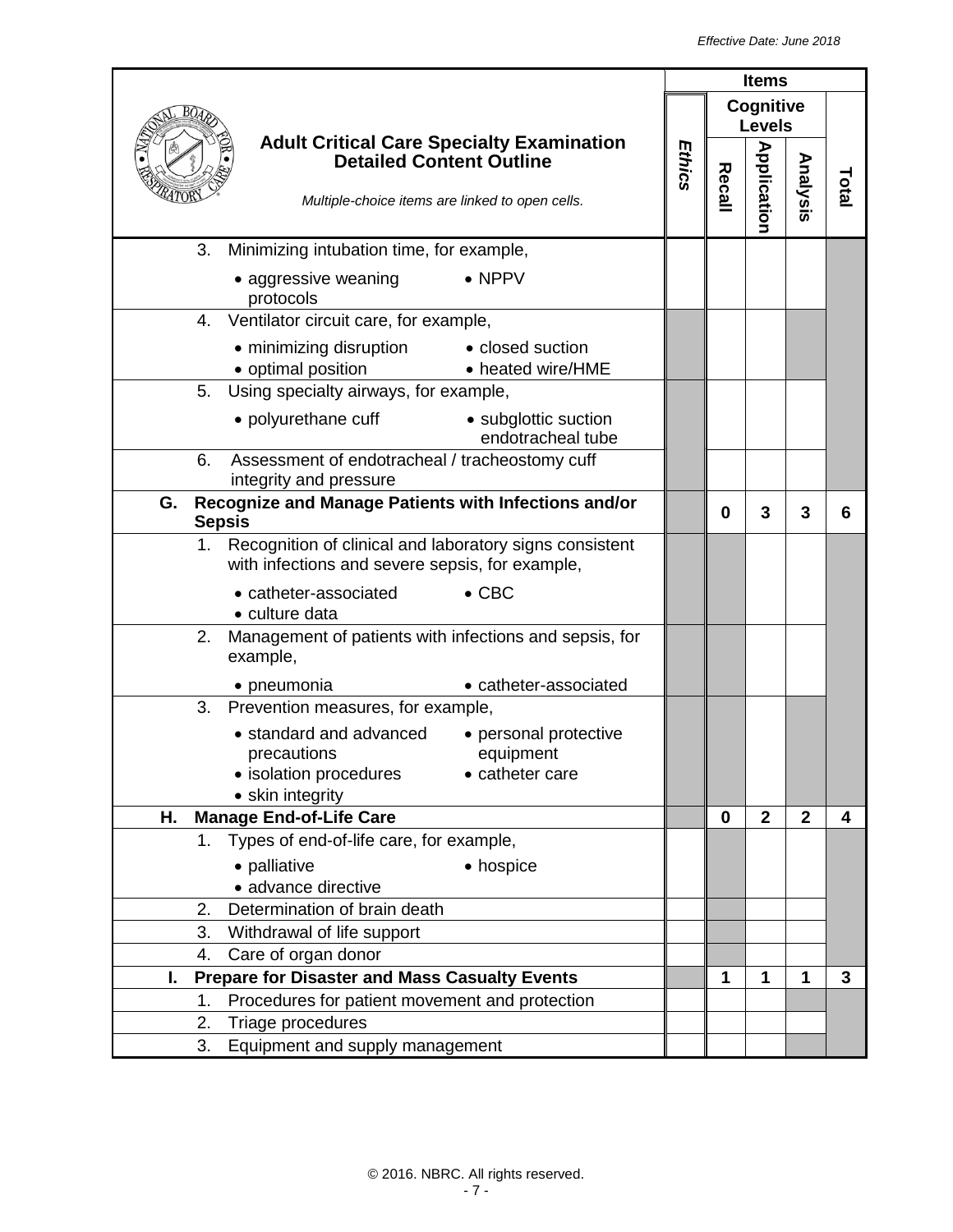|                                                                                                                                        |        |                            | <b>Items</b>   |              |                |
|----------------------------------------------------------------------------------------------------------------------------------------|--------|----------------------------|----------------|--------------|----------------|
|                                                                                                                                        |        | Cognitive<br><b>Levels</b> |                |              |                |
| <b>Adult Critical Care Specialty Examination</b><br><b>Detailed Content Outline</b><br>Multiple-choice items are linked to open cells. | Ethics | Recall                     | Application    | Analysis     | Total          |
| Interact with Members of an Interdisciplinary Team<br>J.                                                                               |        | $\bf{0}$                   | 1              | 1            | $\overline{2}$ |
| Suggested modifications to the care plan based on the<br>1.<br>respiratory assessment                                                  |        |                            |                |              |                |
| 2.<br>Response to modifications to the care plan from other<br>team members                                                            |        |                            |                |              |                |
| Κ.<br><b>Perform Procedures</b>                                                                                                        |        | $\Omega$                   | $\overline{2}$ | 1            | 3              |
| Arterial line insertion and monitoring<br>$1_{-}$                                                                                      |        |                            |                |              |                |
| 2.<br>Mini-BAL                                                                                                                         |        |                            |                |              |                |
| 3.<br>Esophageal probe, for example,                                                                                                   |        |                            |                |              |                |
| $\bullet$ NAVA<br>• transpulmonary pressure<br>monitor                                                                                 |        |                            |                |              |                |
| L.<br><b>Troubleshoot Systems</b>                                                                                                      |        | $\mathbf{0}$               | $\overline{2}$ | $\mathbf{2}$ | 4              |
| Chest tube drainage<br>1.                                                                                                              |        |                            |                |              |                |
| 2.<br><b>Bronchoscopy</b>                                                                                                              |        |                            |                |              |                |
| 3.<br>Hemodynamic monitoring, for example,                                                                                             |        |                            |                |              |                |
| $\bullet$ CVP<br>• arterial pressure                                                                                                   |        |                            |                |              |                |
| Inhaled vasodilator delivery, for example,<br>4.                                                                                       |        |                            |                |              |                |
| • nitric oxide<br>• prostaglandins                                                                                                     |        |                            |                |              |                |
| <b>Totals</b>                                                                                                                          | $5*$   | 9                          | 48             | 93           | 150            |

**\***Each test form will include 5 items that engage thinking about ethics to select the best answer. \*Each of these 5 items also will

- include content from a task that shows an open cell under the *Ethics* column.
- be written to a cognitive level permitted for the task to which the item is linked.